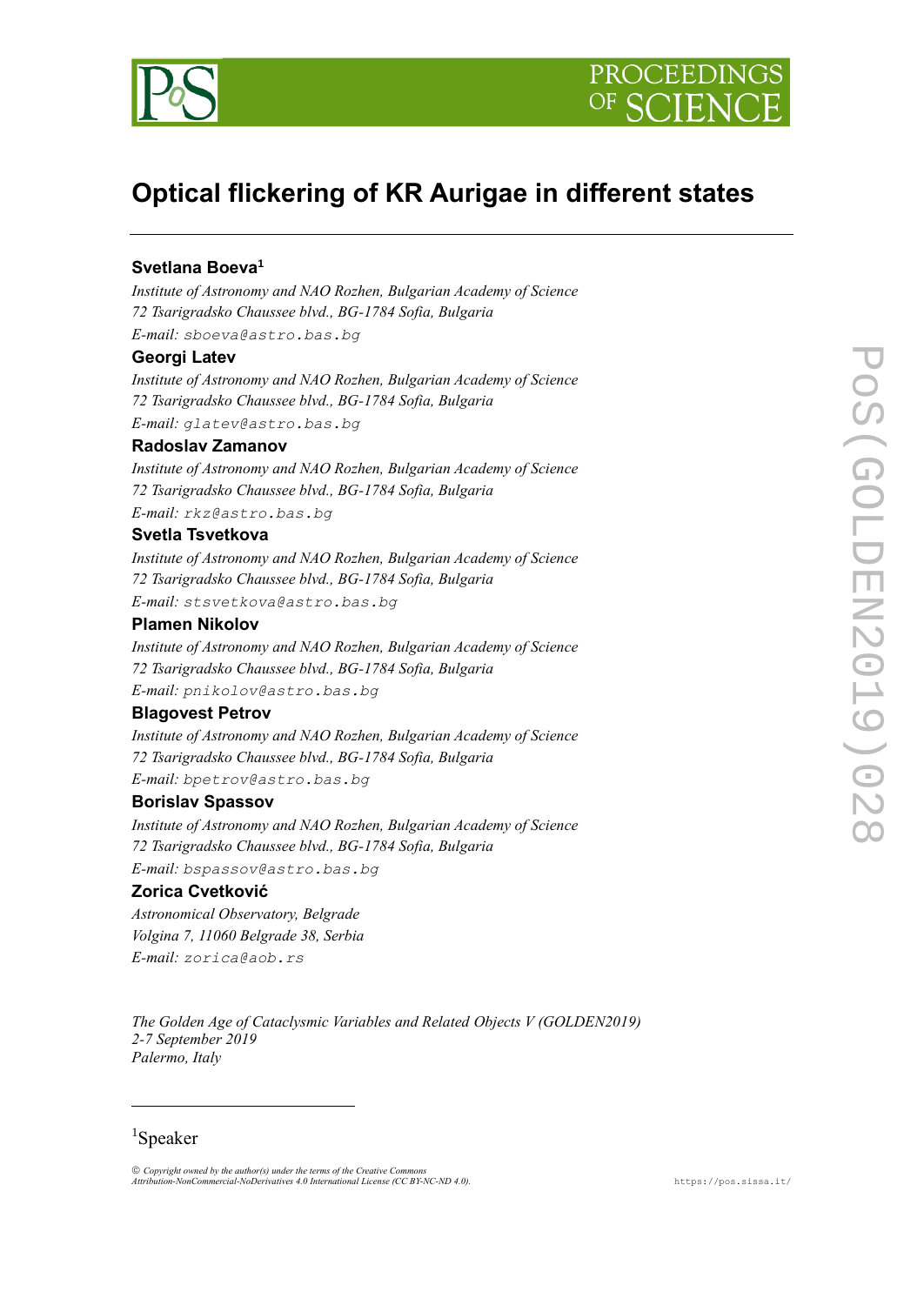## **Kiril Stoyanov**

*Institute of Astronomy and NAO Rozhen, Bulgarian Academy of Science 72 Tsarigradsko Chaussee blvd., BG-1784 Sofia, Bulgaria E-mail: kstoyanov@astro.bas.bg*

# **G. Damljanović**

*Astronomical Observatory, Belgrade Volgina 7, 11060 Belgrade 38, Serbia E-mail: gdamljanovic@aob.rs*

> We present observations of the cataclysmic variable KR Aurigae. The observations cover different conditions – at normal state prior 2008 and during the last 12 years long deep minimum. We investigate how the rapid variability of the system changes depending on the state.

## **1. Introduction**

KR Aur is a cataclysmic variable discovered in 1960 by M. Popova. It is one of the only two variables from VY Scl type which low states can have a duration of the order of 10 years. Three such deep states of KR Aur were observed – in the 30s and 40s of 20th century (Liller, 1980), in 1994 – 2001 and the last 12 years long minimum started in 2008 (the longest observed low state).

Such deep low states are rare and there is no enough data collected with a good photometric accuracy. We studied a rapid variability (flickering) during the recent minimum and we compared it with normal state variability.

#### **2. The system**

 KR Aur is a member of VY Scl subclass nova-like variables. They are non-magnetic systems ( $\sim 10^5$  G) with a predominantly high accretion rate  $\sim 10^{-9}$  M<sub>o</sub>/ yr and bright stable accretion disks (about 6 mag for KR Aur). They rarely present low states with drops of a few magnitudes lasting typically months or years.



Fig.1 Long term light curve of KR Aur (1978 –2019) from AAVSO.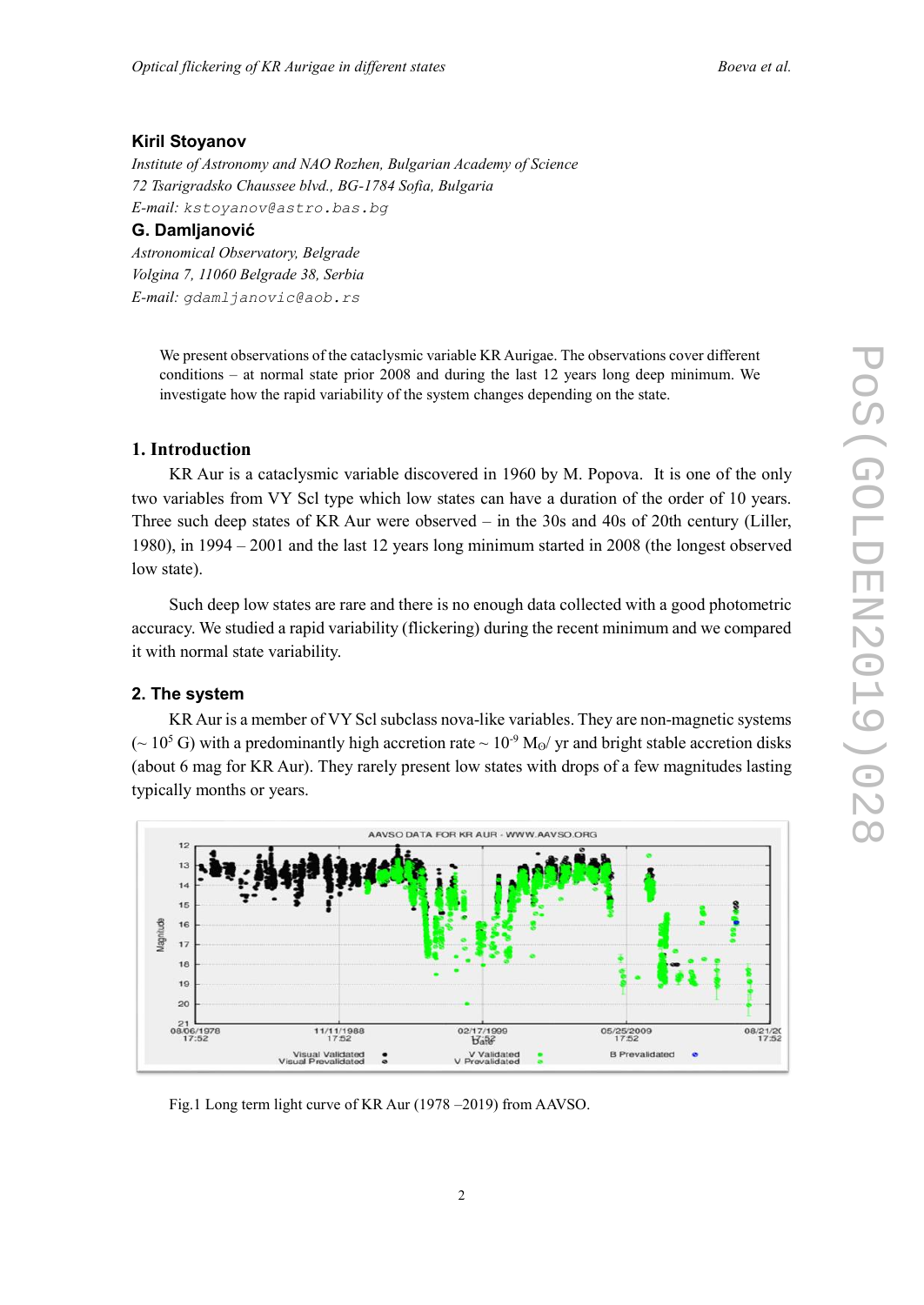Usually KR Aur is in high state with  $V \sim 13.5$  mag and rarely fades to 18-19 mag. The light curves commonly present flickering with amplitude of few tenths of magnitude. The spectroscopic period is typical for VY Scl type - 3.907 h (Shafter, 1983). The mass of the components are 0.7 or 0.59  $M<sub>o</sub>$  for the white dwarf and 0.48 or 0.35  $M<sub>o</sub>$  for the red dwarf according to Shafter (1983) and Ritter and Kolb (2003).

On Fig.1 are shown several short minima in 1980s with drops of about 2 magnitudes and next two deep minima. In the low state the brightness is not constant – there are some rises to intermediate state and subsequent decreases to very low magnitudes.

#### **3. Energy distribution**

Following the decrease of brightness the energy distribution of the system changed. While in a high state the energy distribution is close to power low distribution ( $F_{\lambda} \sim \lambda^{-\alpha}$ ) of an accretion disk, in low state it could be detected a contribution of radiation from the white or the red dwarf. On Fig.2 are shown fluxes in UBVRI bands for 2 nights in high and low state.

It seems that in the case of KR Aur even being in deep state, the weak (up to  $1 - 2$  mag) accretion disk exists (Boeva et al., 2010) because the flickering activity never stops completely.



Fig.2 Energy distribution (UBVRI) on 12.03.2007 (high state) and 27.08.2019 (low state) corrected for interstellar reddening.

### **4. Fast brightness variations**

Rapid brightness variations with an amplitude of few hundredths or tenths of a magnitude (flickering) are a common property of the cataclysmic variables. In the light curves are often seen different periodic or quasiperiodic oscillations with periods of range of seconds or minutes.

# **4.1 Flickering in high state**

At normal brightness KR Aur always has fast variations with amplitude  $0.2 - 0.5$  mag which are seen even on time scales of minutes. In the blue bands (U, B) the amplitude is larger than in V and in the red ones (R, I) as it is shown on Fig.3a, but the shapes of the light curves are similar. Often in the light curves are visible quasiperiodic oscillations (QPOs). The periods of QPOs are about 5-10-15 min, but sometimes were detected longer periods - about 20 min or even 40 min (Georgiev et al., 2012). These periods change from night to night (Singh et al., 1993). Probably on short scales (5-10 min) the variations are stochastic, but on larger scales they have another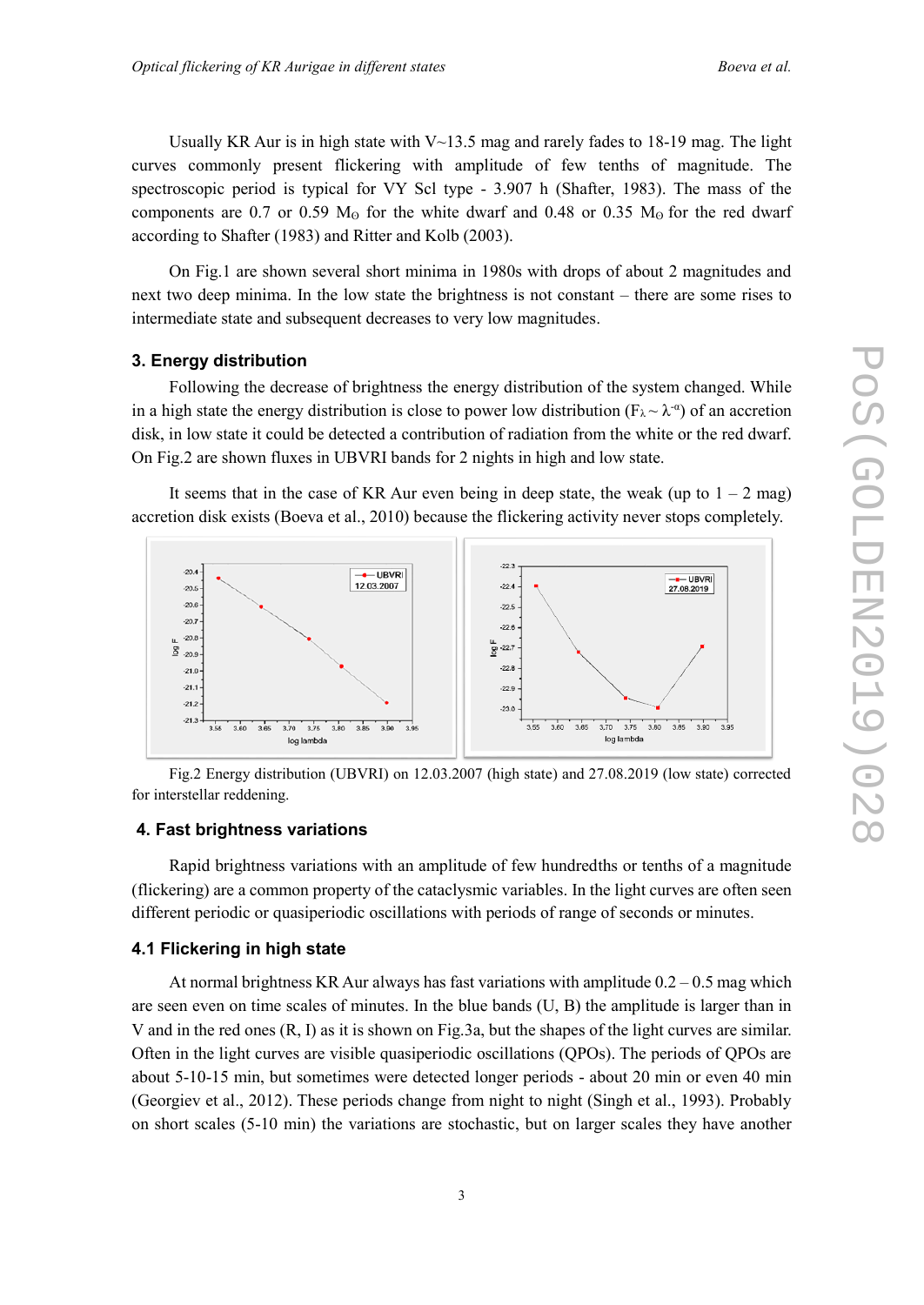nature (Bachev et al., 2011). We also found no time lags of the flickering in different bands longer than 30 s.



Fig.3 a) Simultaneous BI light curve on 16.09.2006; b) QPOs (~ 16 min) on 08.02.2011 in V band.

## **4.2 Flickering in low state**

In low state we observed also fast brightness variability however it appears quite different. In the light curves with duration of several hours we detected single increases of the brightness with large amplitude reaching even more than 1 mag as well as states with no variations. Such structures are shown in Fig.4. These "flares" could be interpreted as accretion of single blobs onto the white dwarf and they have a typical duration about 1 h. On 20.01.2009 we observed series blobs, while on 17.02.2018 there was only one and for 2 hours flickering did not exist.

On 23.02.2017 we observed extremely large amplitude of brightness variation – more than 2 mag with a duration of single "flare" more than 2 hours (Fig.5a). Probably in the system KR Aur at minimum exists almost permanent but unstable mass transfer.

In the low state flickering amplitude also grows in the blue filters but we have examples when this does not occur. Fig. 5b shows 8 hours light curve with R amplitude  $\sim 0.2$  mag and B amplitude  $\sim 0.1$  mag. It is possible that in this case we observed ellipsoidal variations of the red dwarf because the two minima in R band are approximately one orbital period apart.



Fig.4 a) Simultaneous UBV light curve on 20.01.2009 (from Boeva et al., 2012); b) V light curve on 17.02.2018.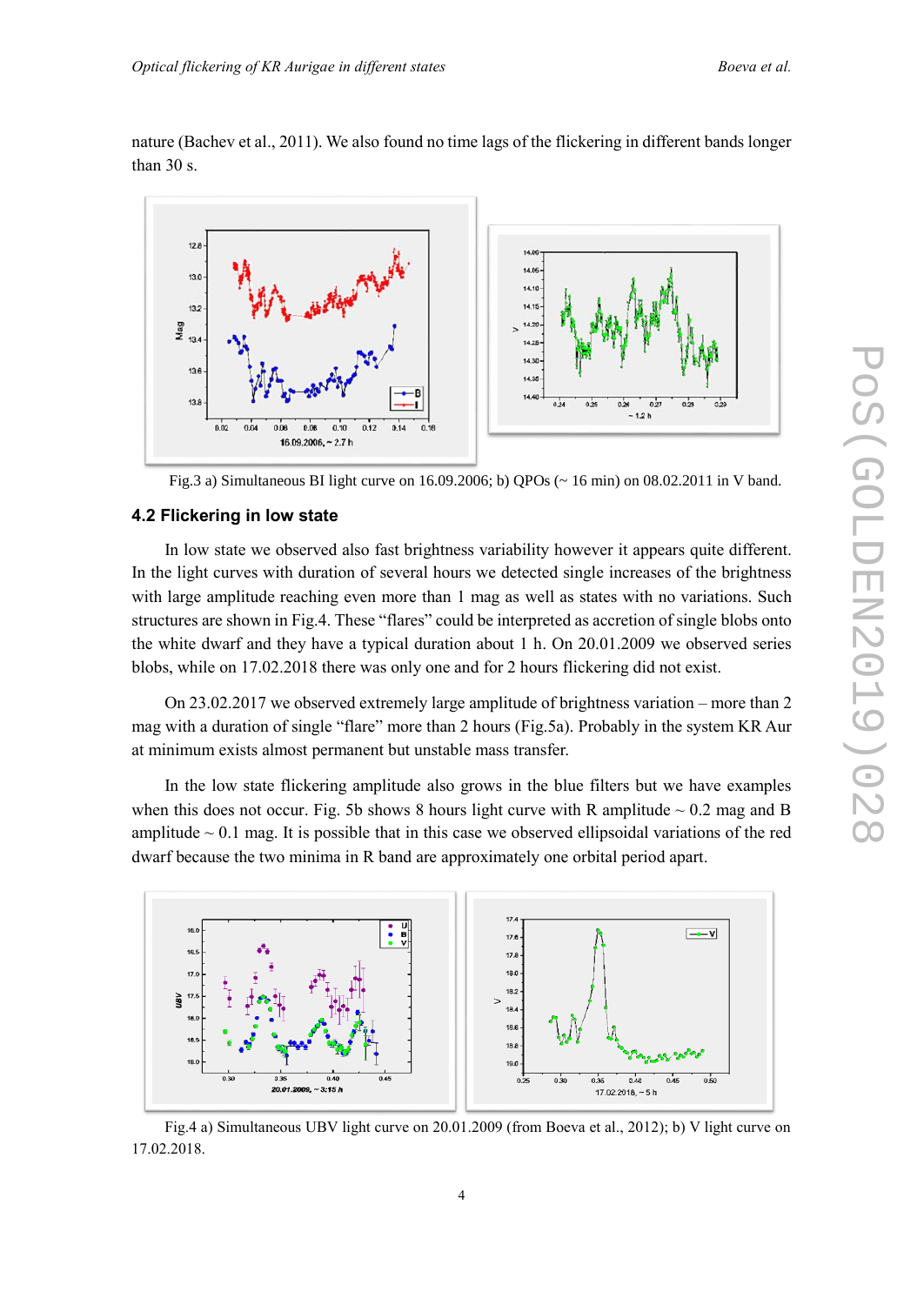In low state QPOs are not seen and light curves are more "smooth" but it can be a result of the low time resolution of the observations. Usual exposures at minimum light are 5 min while in high state we use exposures of a few seconds. Then 5-10 min QPO will be described only with 1-2 points and will not be visible.



Fig.5 a) Simultaneous UBVRI light curve obtained on 23.02.2017 with 4 telescopes and 5 CCD cameras in Bulgaria and Serbia; b) BR light curve obtained on 8.12.2015 with 2 m telescope of NAO Rozhen and 2 channel focal reducer FoReRo2.

#### **5. Parameters of flickering light source**

Using method described by A. Bruch (1992) we calculated colors, temperature and radius of the flickering light source in high and low state. We use black body approximation for determination of its temperature.

At minimum flickering source become bluer:  $(B-V)_0$  is changing from 0.00 in high state to  $-0.09$  in the low one, but  $(U-B)_0$  is undergoing much significant variation from  $-0.61$  to  $-1.55$ . The temperature of the flickering source increases from 9 500 *K* to 41 000 *K.* It is the highest temperature which we calculated so far for several cataclysmic or symbiotic stars.

Unlike the values of a few  $R<sub>©</sub>$  obtained for the radius of the flickering light source for the recurrent symbiotic nova RS Oph, we calculated for KR Aur 0.28 R<sub>☉</sub> in bright state and 0.03 R<sub>☉</sub> in deep state. Such values are probably due to the less optical thickness of the radiating area, especially in the deep state when the accretion disk is much weaker.

#### **6. Conclusions**

The fast variations of the brightness of KR Aurigae are changing in different states. At the minimum could are observed very small (less than 0.05 mag) as well as very high (up to 2 mag) flickering amplitudes. QPOs do not exist or they are not visible in the faint state due to the low time resolution of the observations.

We estimate the flickering source parameters as  $T = 41,000$  K,  $R = 0.03$  R<sub>☉</sub> in low state and respectively as  $T = 9500 K$ ,  $R = 0.28 R<sub>o</sub>$  in high state. The higher temperature and the lower size of the flickering light source at minimum can be due to that the source is directly visible.